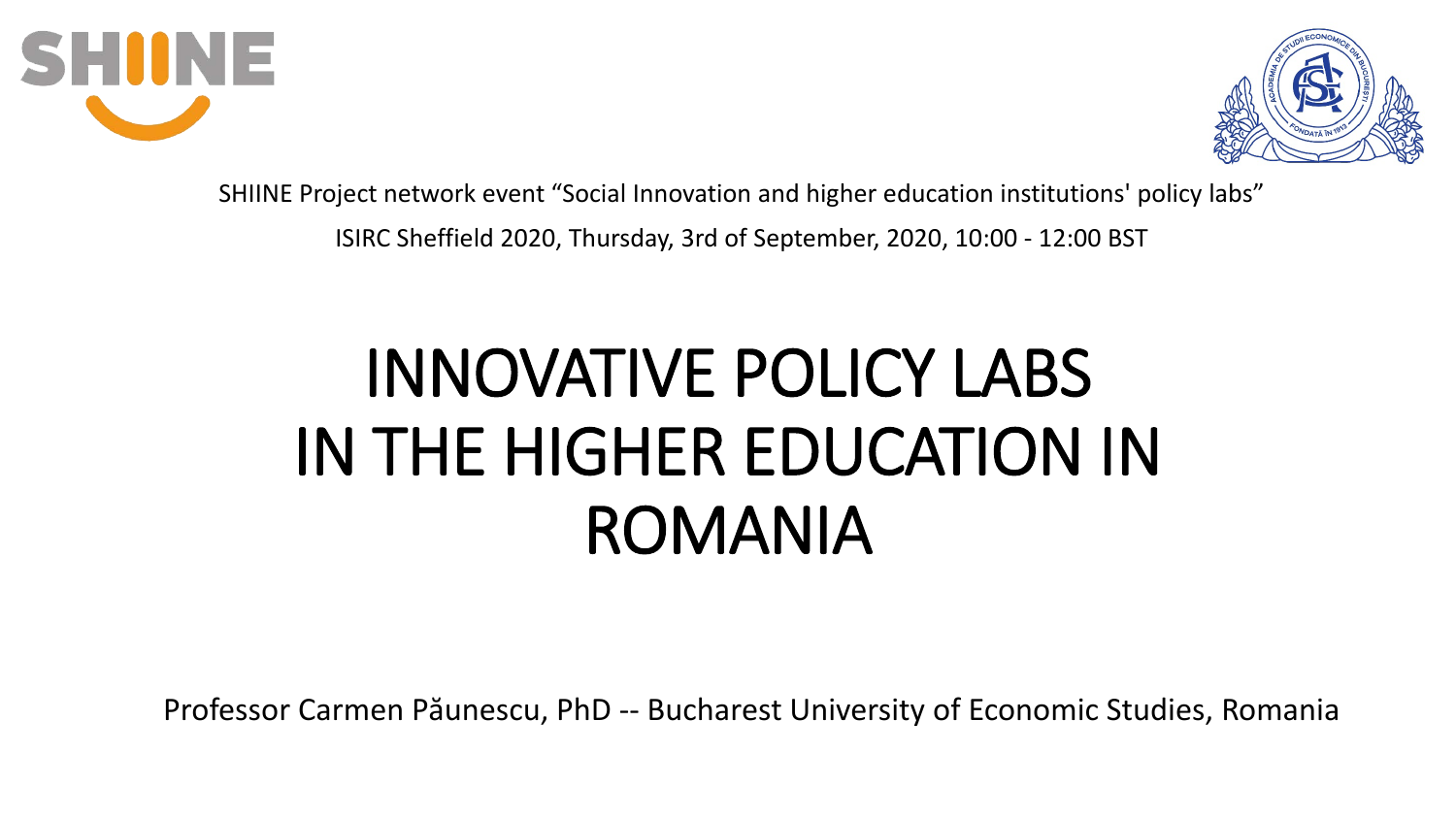### Agenda

- What are the innovative policy labs?
- What role do universities play in Romanian innovation labs?
- Innovation lab initiatives in Romania

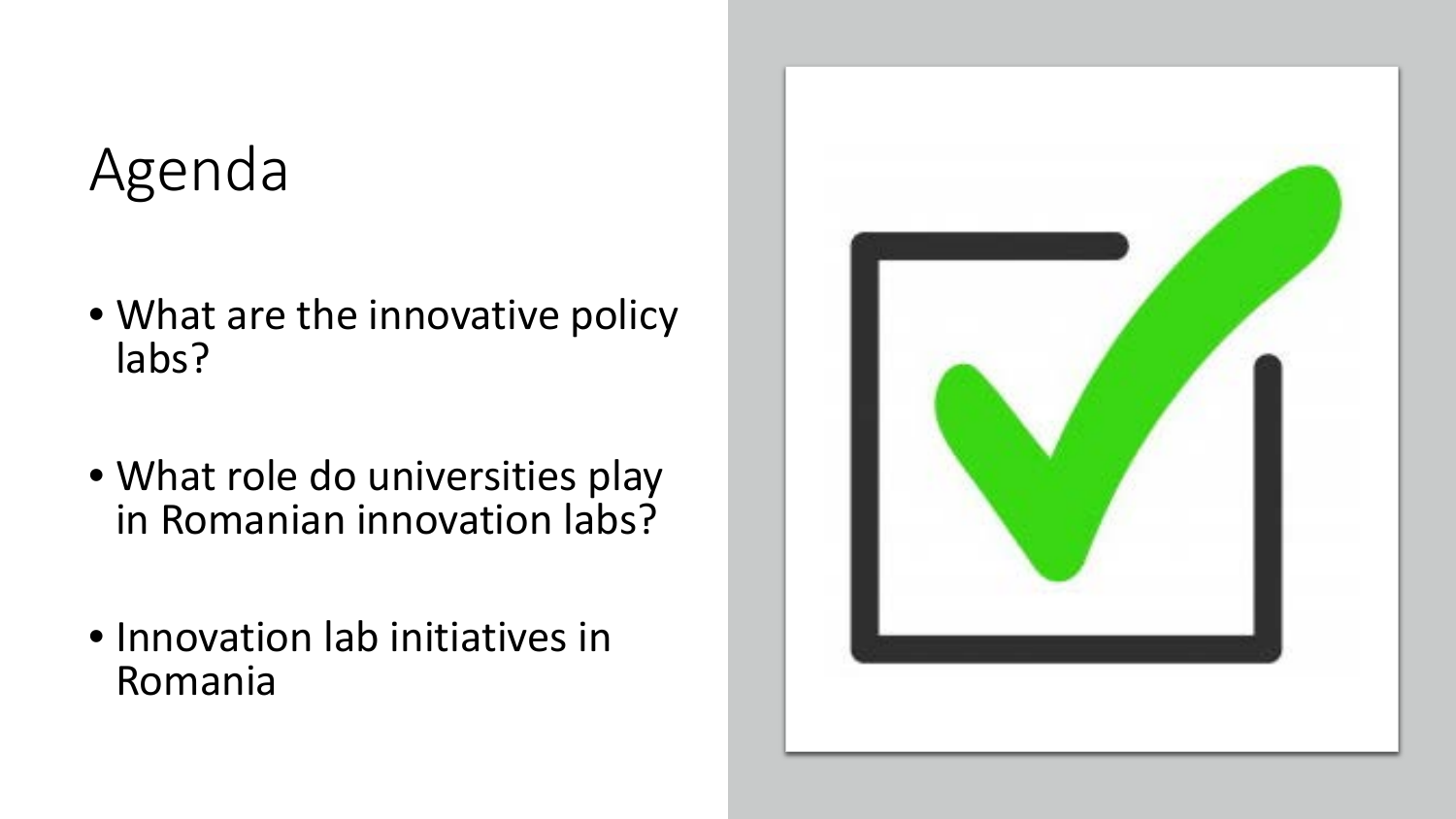## What are the innovative policy labs?

#### **What?**

- dedicated structures or entities
- specialist teams working in a creative space

#### **How?**

- tackle complex challenges
- use innovative methods
- propose innovative solutions
- 



Source: Fuller & Lochard, 2016; EUPAN, 2018 • involve all stakeholders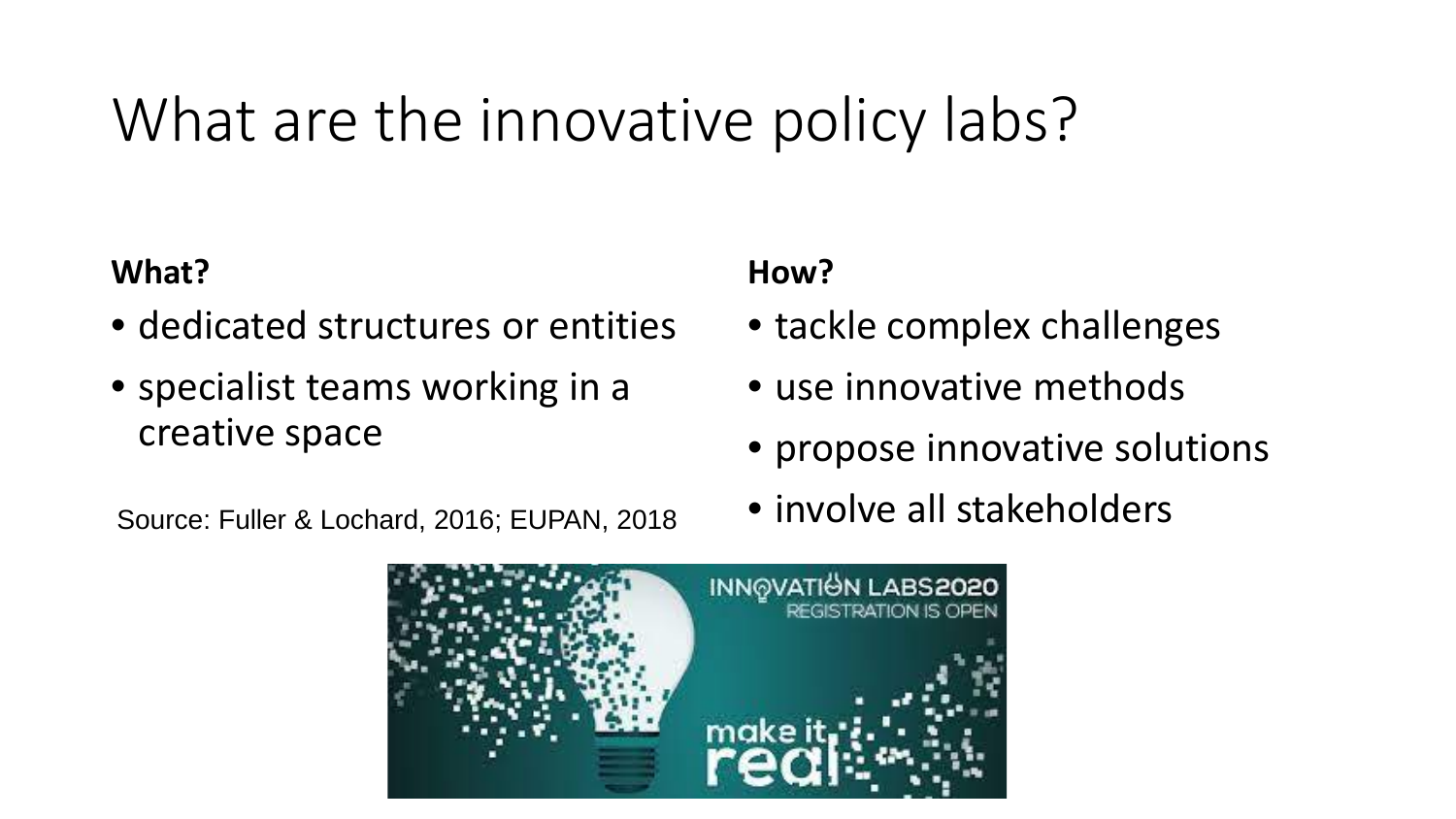## What are the innovative policy labs?

#### **Status in relation with the government**

- internal to public administrations
- housed by ministries
- free standing organizations
- housed by universities
- employed for individual projects

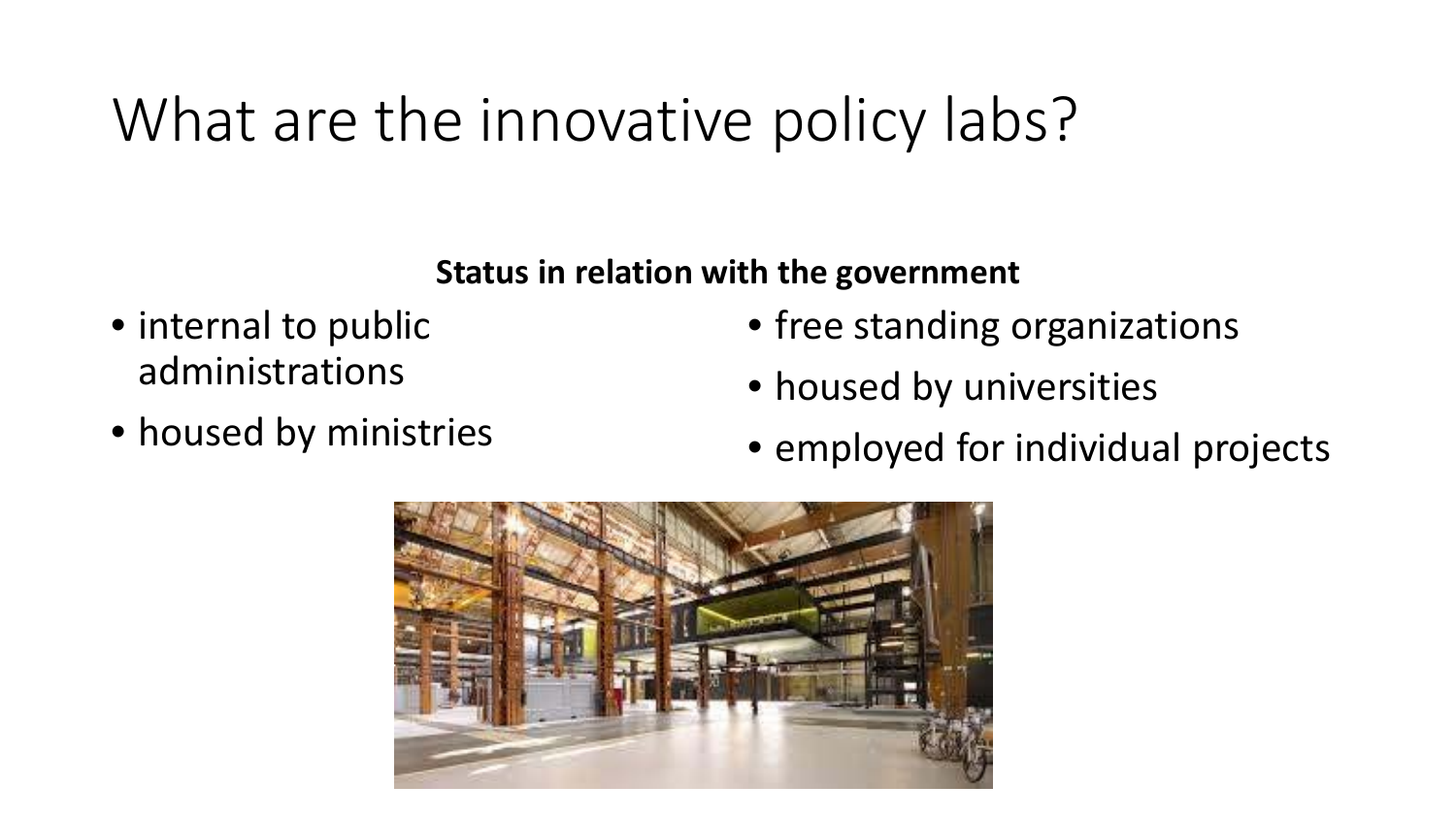### Innovative policy labs in HEIs in Romania

#### **What?**

- no formal policy labs in the HE
- free standing organizations
- innovation labs
- working groups
- hosted by universities
- clusters



#### **How?**

- early stages of policy design
- self-directed, based on members' needs, interests or priorities
- independence (own priorities and projects)
- funding: EU funds (ESF, Horizon 2020), membership fees, paid services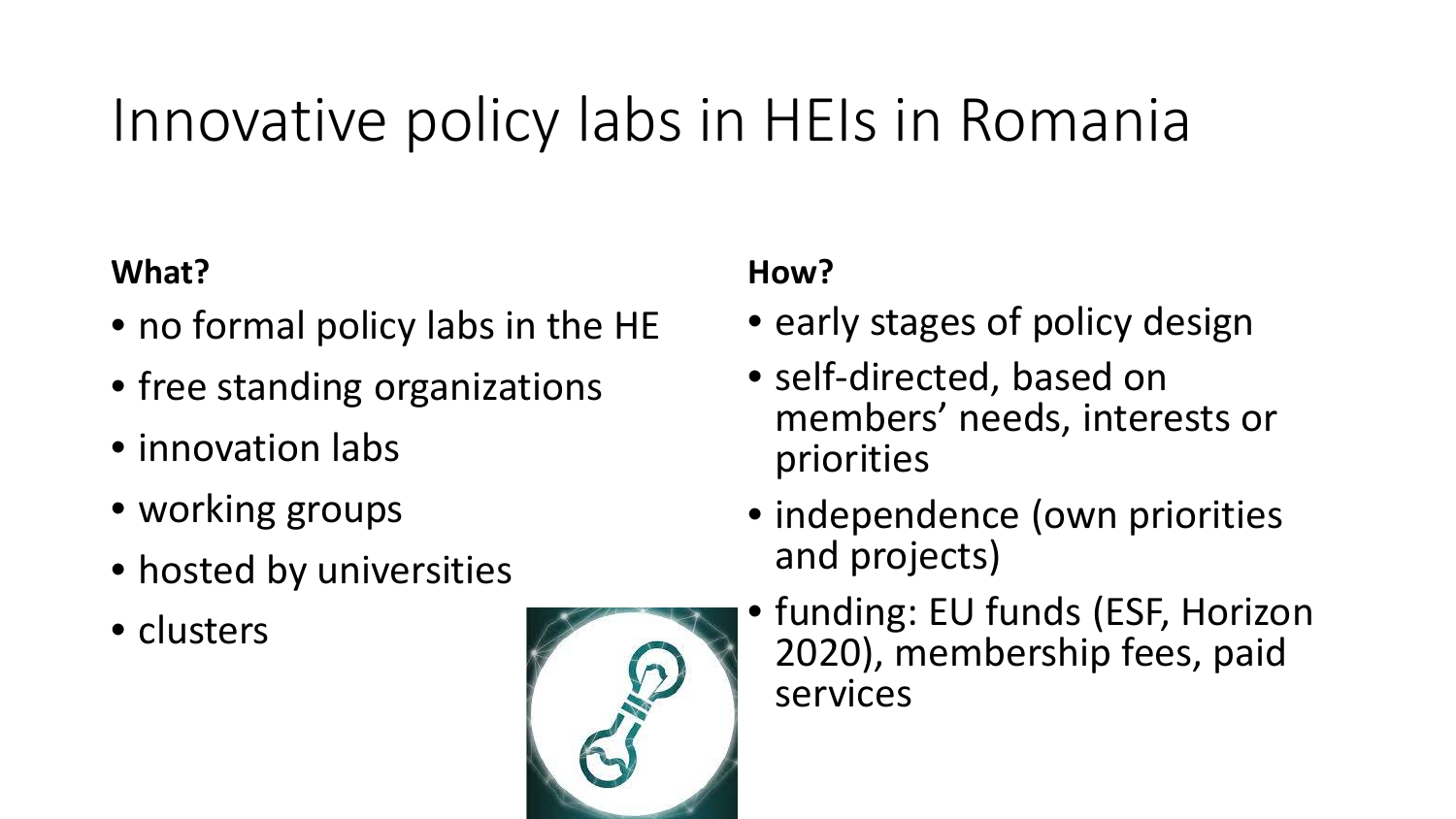### What role play universities in the innovation labs?

| Providing                  | providing skills and expertise, creative space, area of<br>experimentation                               |
|----------------------------|----------------------------------------------------------------------------------------------------------|
| Partnering &<br>networking | partnering with innovative organizations for new projects<br>keeping open lines of dialogue and feedback |
| <b>Hosting</b>             | hosting innovation projects and events                                                                   |
|                            |                                                                                                          |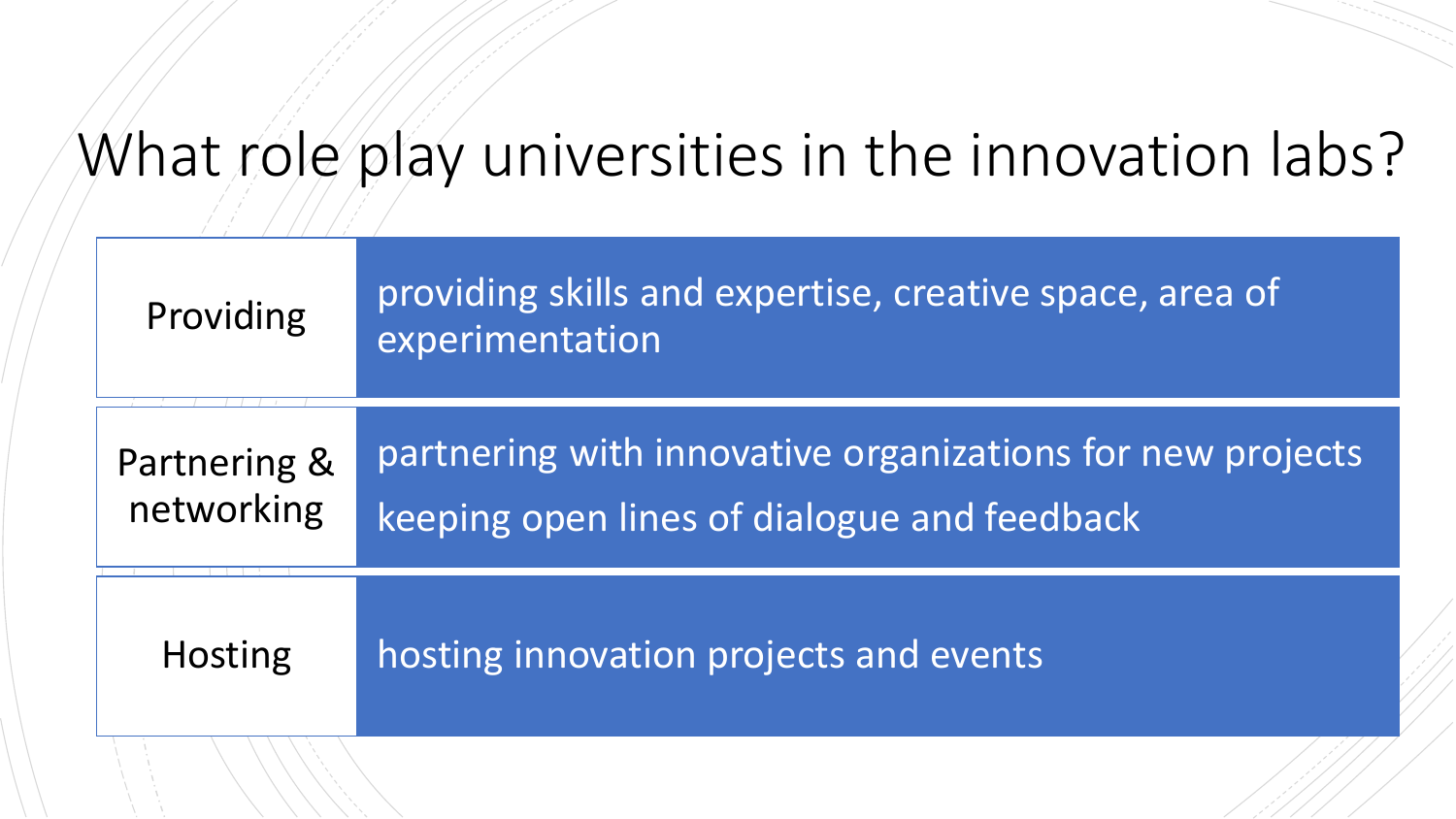







### Innovation Labs https://www.innovationlabs.ro/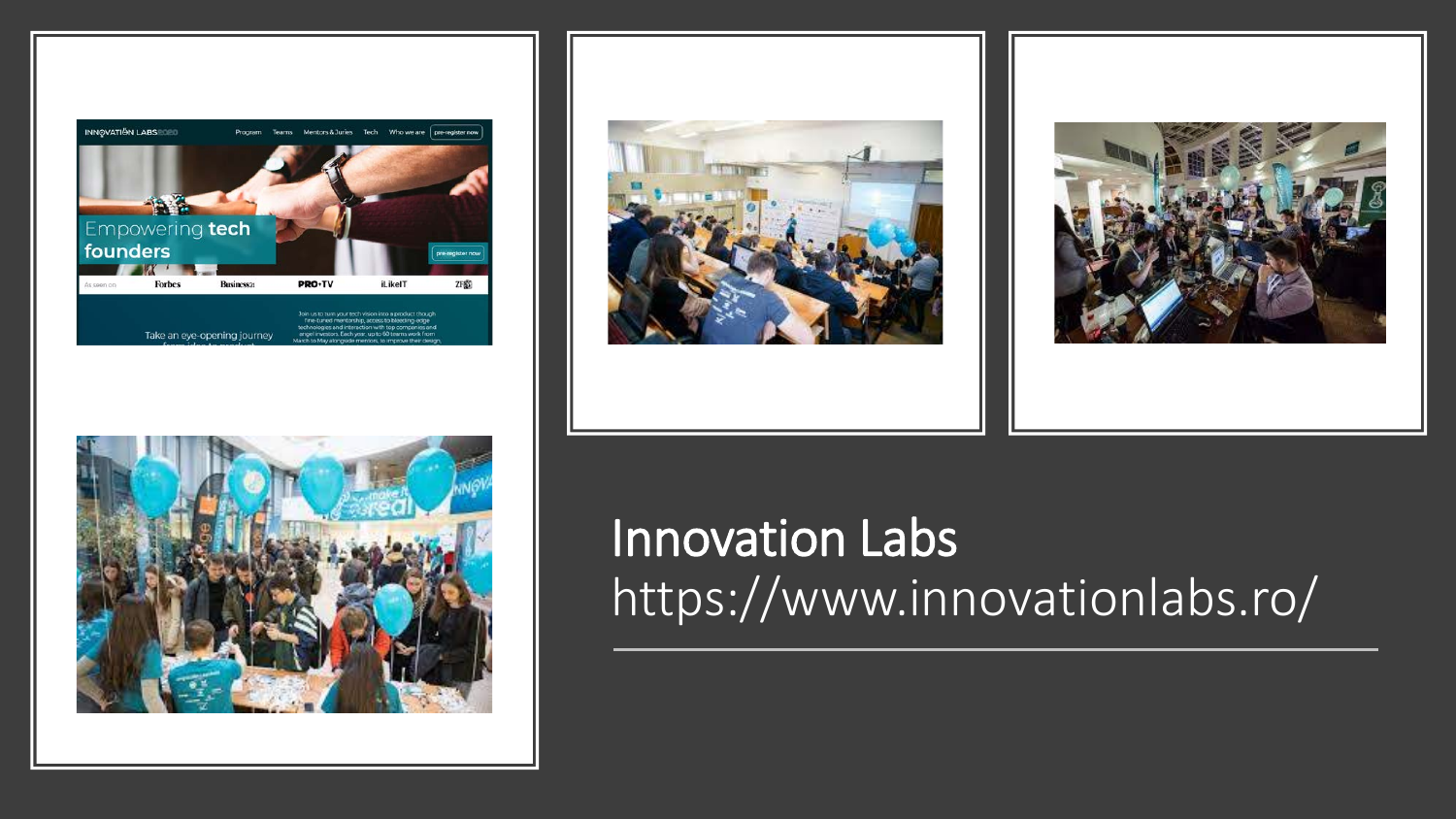## BrainMap

### https://www.brainmap.ro (UEFISCDI)

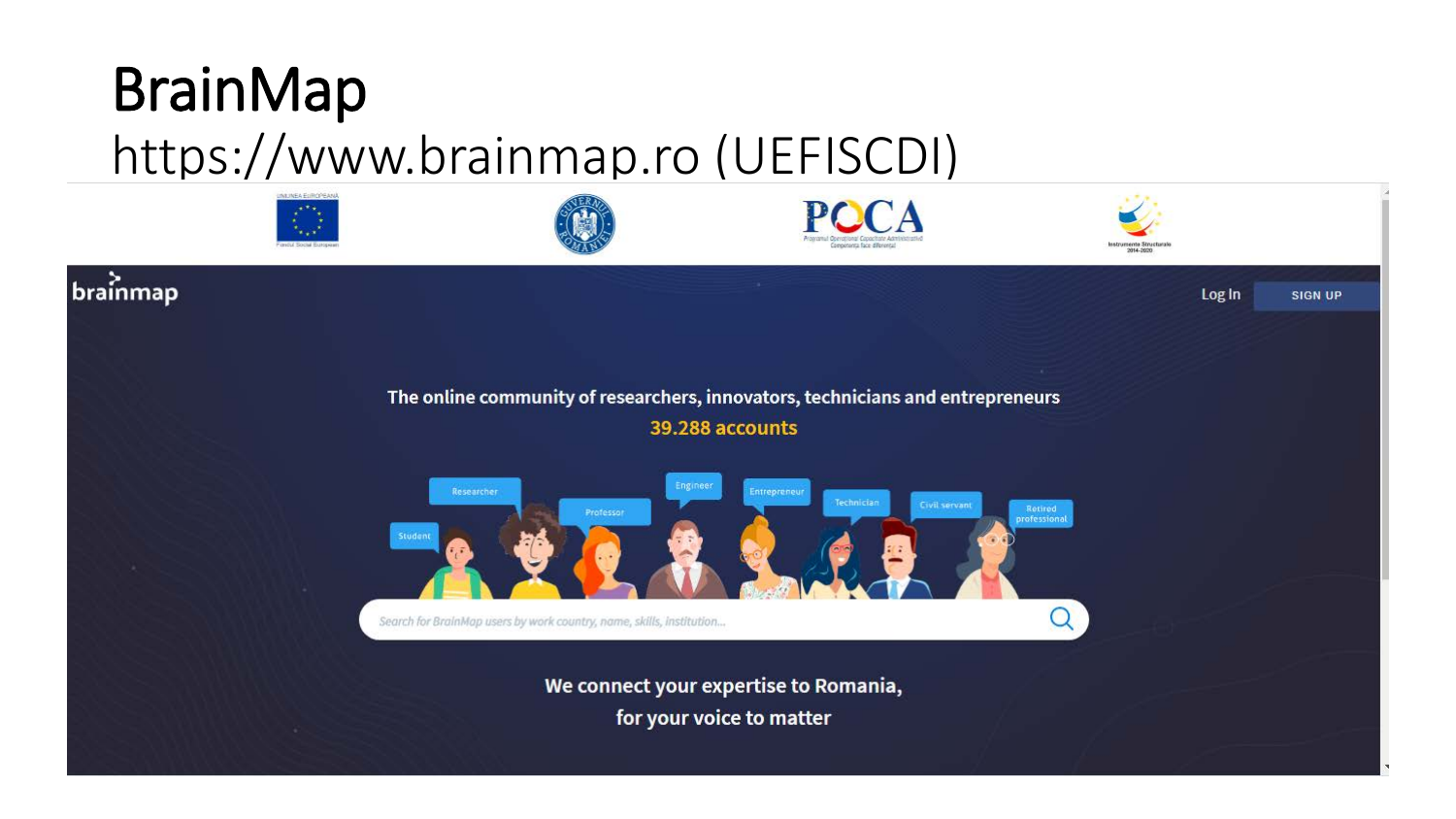





### Cafeneaua de Inovare (Innovation Café) www.cafeneauadeinovare.ro (UEFISCDI)



**Re:Imagine Healthcare with AI Startup Pitching Session** 

presented by Cafeneaua de Inovare | powered by MARIE | endorsed by UEFISCDI

**Call for Projects**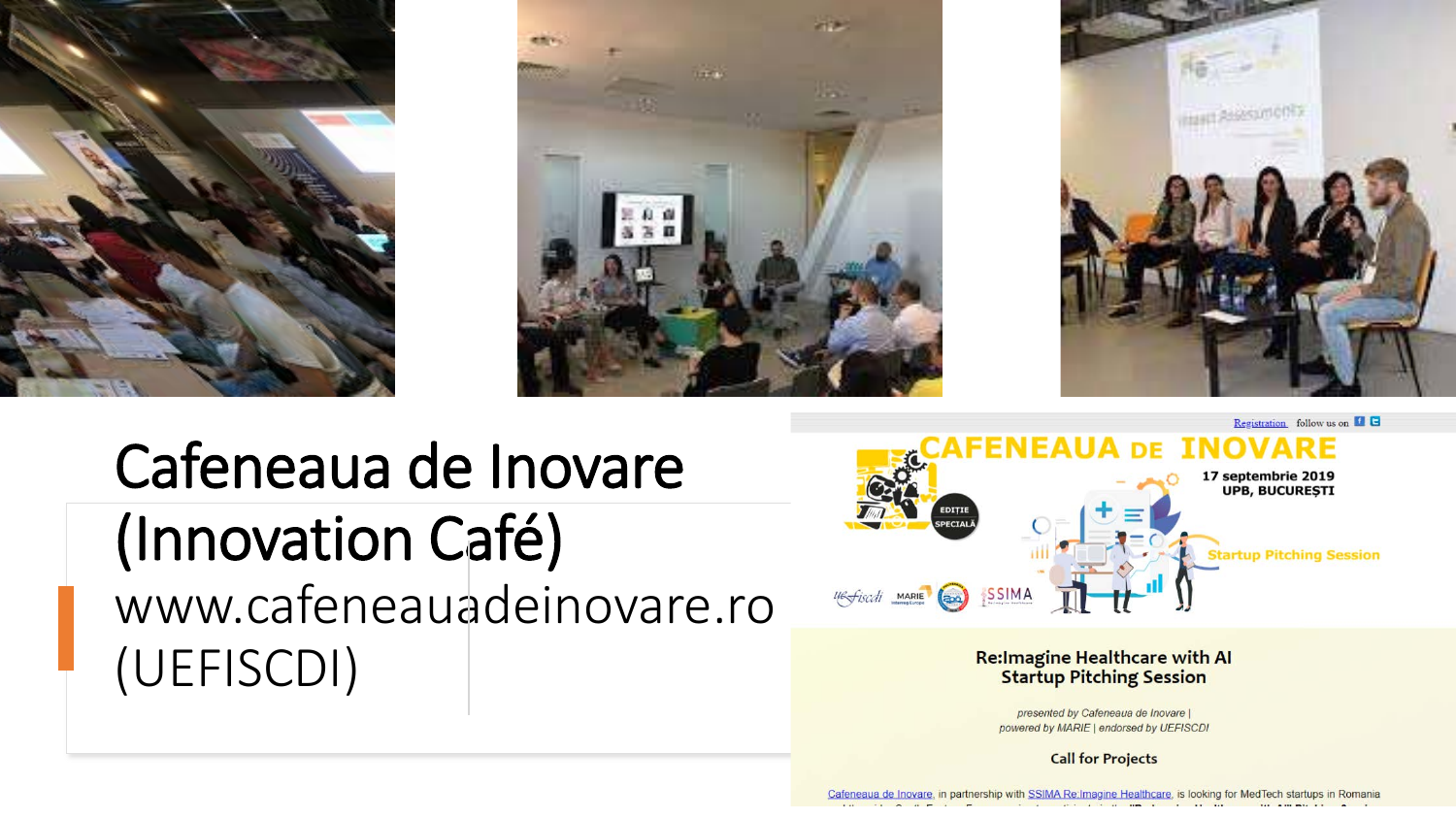

### Cluj IT Cluster (CITC) [www.clujit.ro/en/](http://www.clujit.ro/en/)